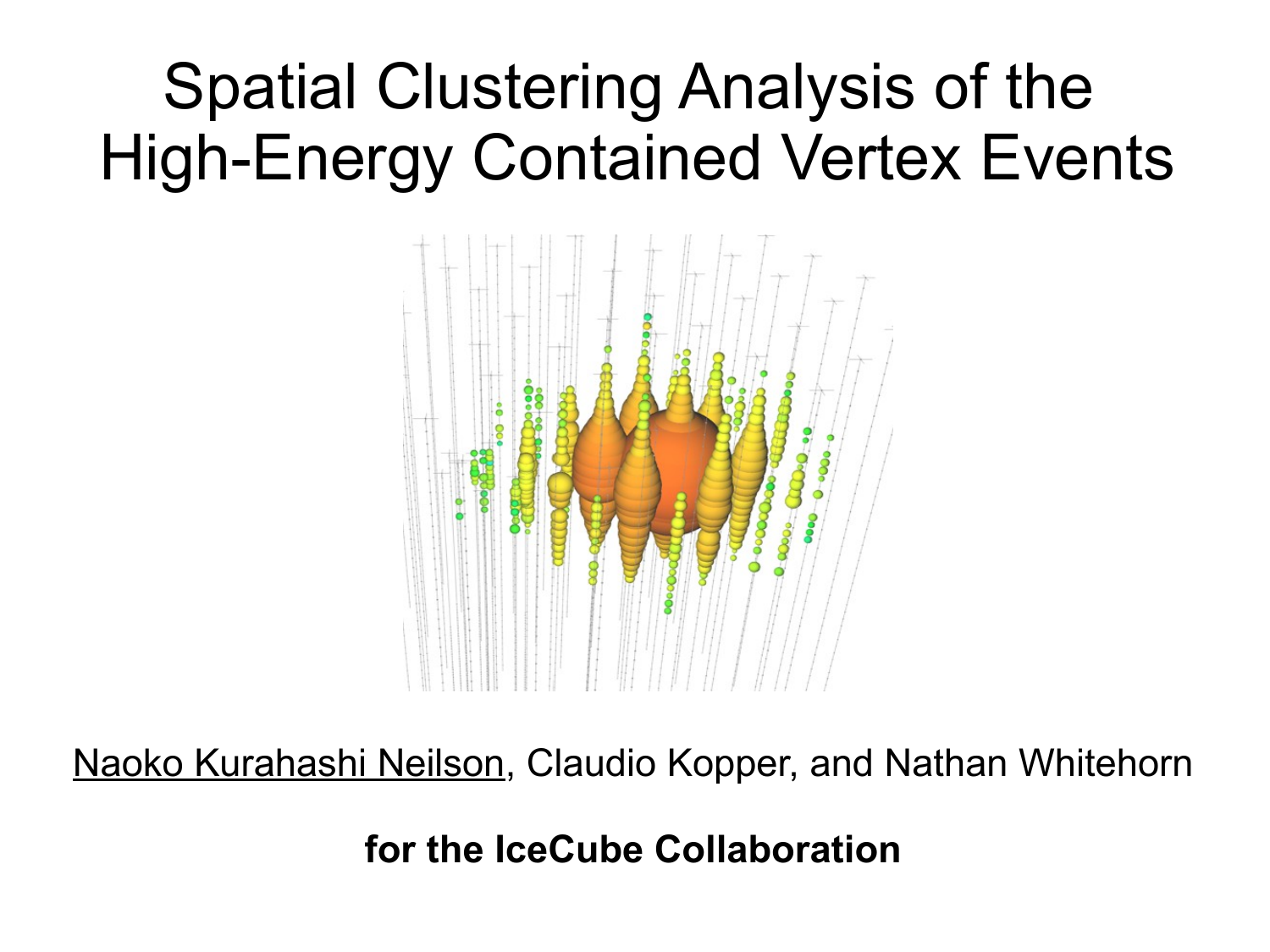#### Each Event Observed Gets Full-sky Reconstruction Treatment

Reconstruction map of a ~60 TeV shower-like event in local coordinates



Reconstruction map of a ~90 TeV track-like event in local coordinates



Directional Reconstruction

- As C. Kopper mentioned in the previous talk, each event gets a full-sky likelihood reconstruction
- Every PMT timing profile used for fit
- Systematic effects are studied and included by further applying a Gaussian smearing
- Cross-check with different fit methods performed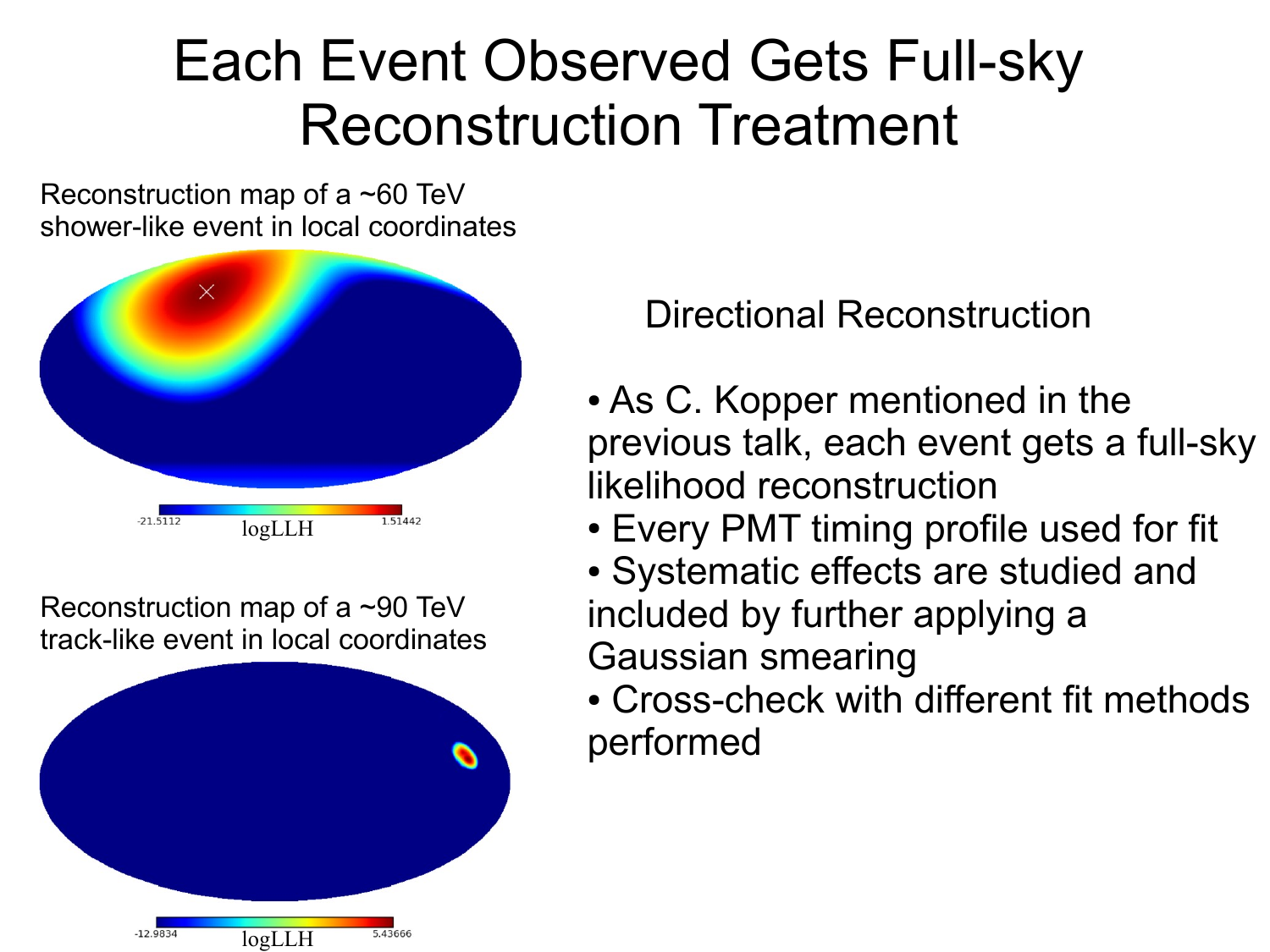#### Likelihood Search for a Point Source - Test Statistic (TS) Calculation -

Maximize the likelihood L at every point in the sky x



*\* Events' energies not used in the likelihood*

TS is calculated for every point in the sky x

$$
TS(x) = 2 \times \log \left( \frac{L(x)}{L_0(x)} \right)
$$

where  $L_0$  =  $L(x,n_s = 0)$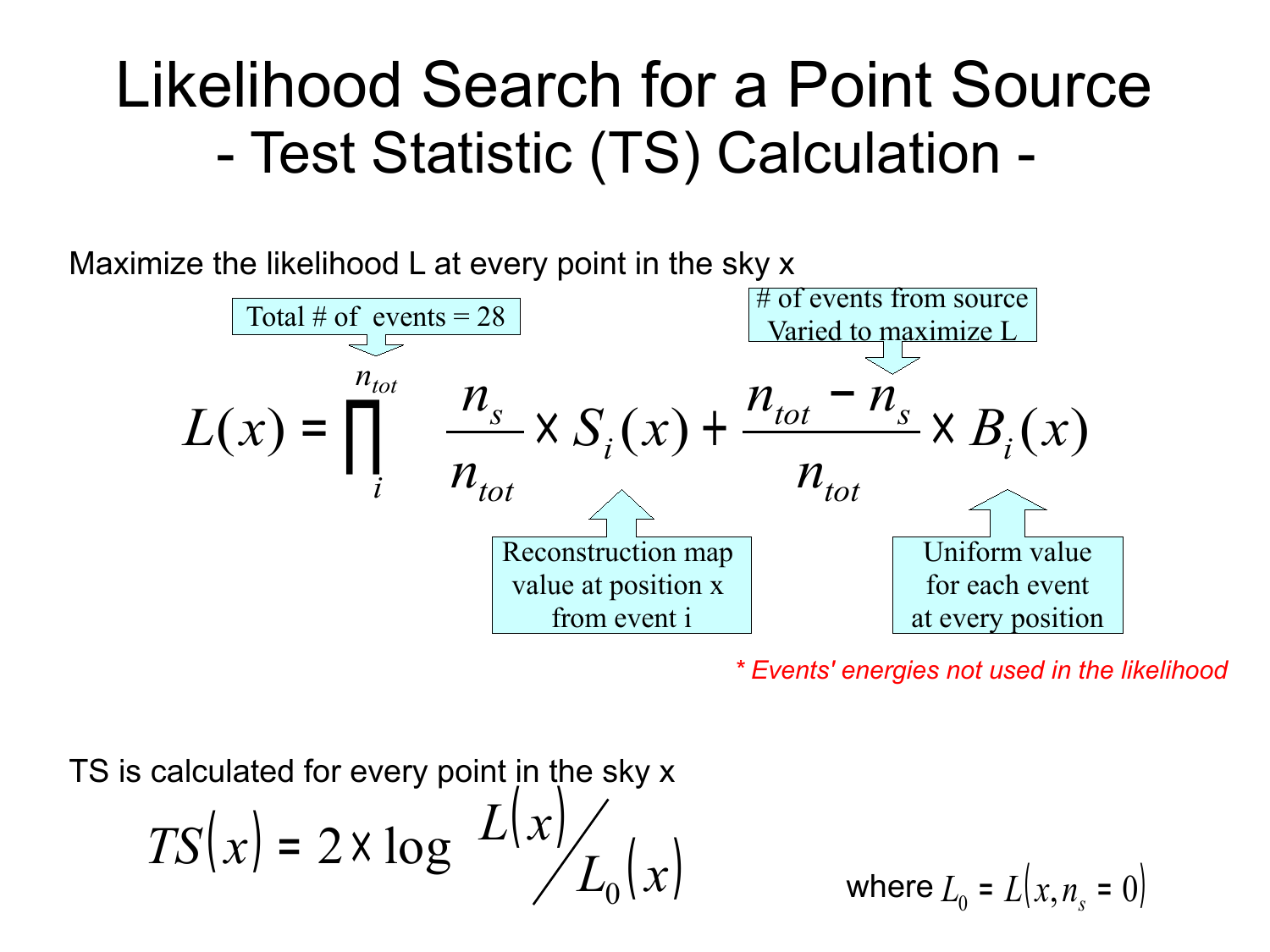# Resulting Test Statistic Map

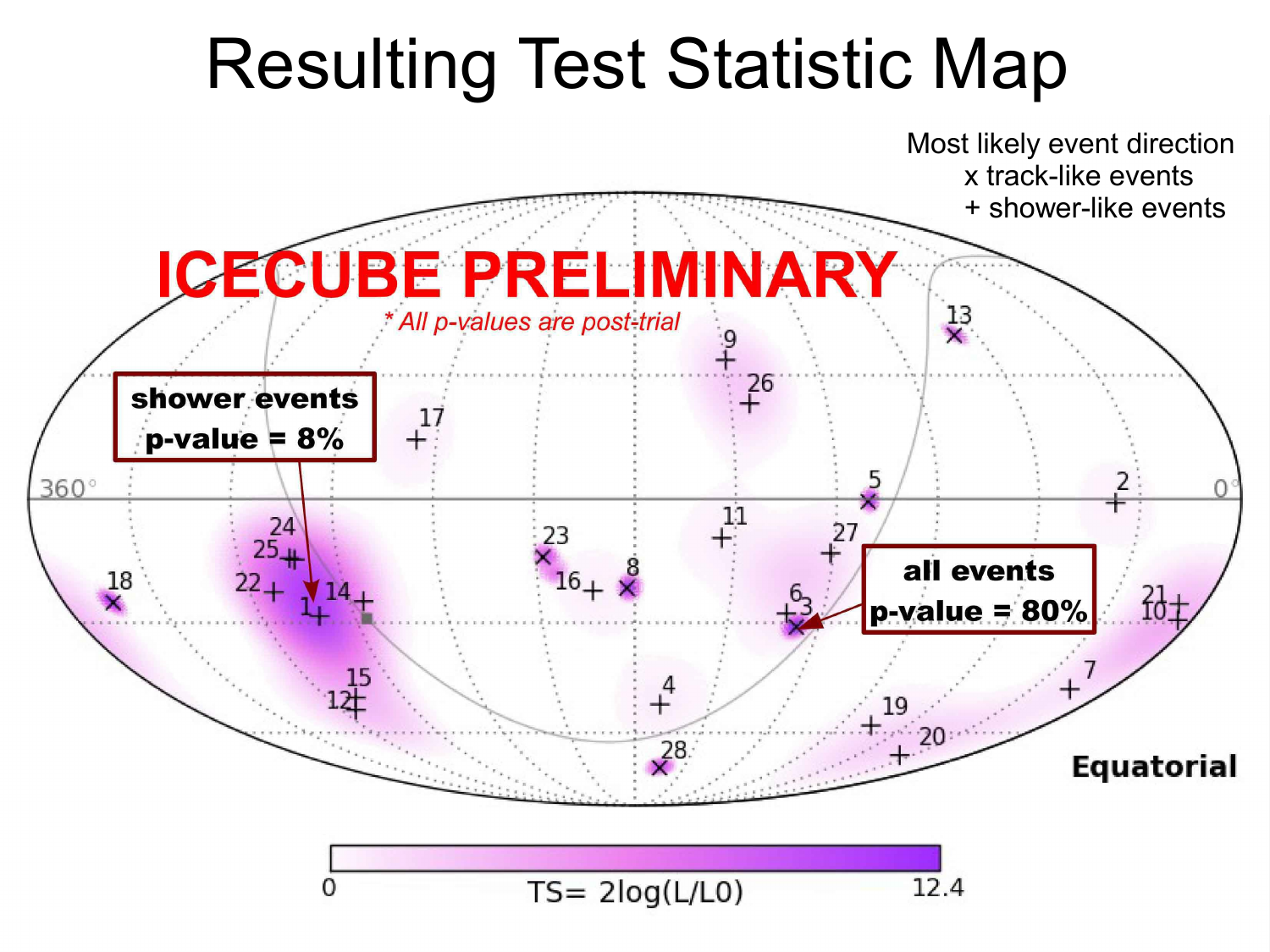## Likelihood Search for a Point Source - Scrambling & Significance Calculation -

- Randomize right ascension (RA) of event reconstruction maps
- Repeat the likelihood calculation at every point in the sky to obtain a TS map
- Compare the highest TS value obtained to the highest TS value actually observed Fraction of times randomized map produced higher TS



- Simulation-free estimation of the significance of the highest TS observed
- Significance derived only from RA clustering (clustering in declination not included in scrambling)
- Significance does NOT include signal/background event separation
- $\rightarrow$  Simply a significance against the hypothesis of uniform event distribution